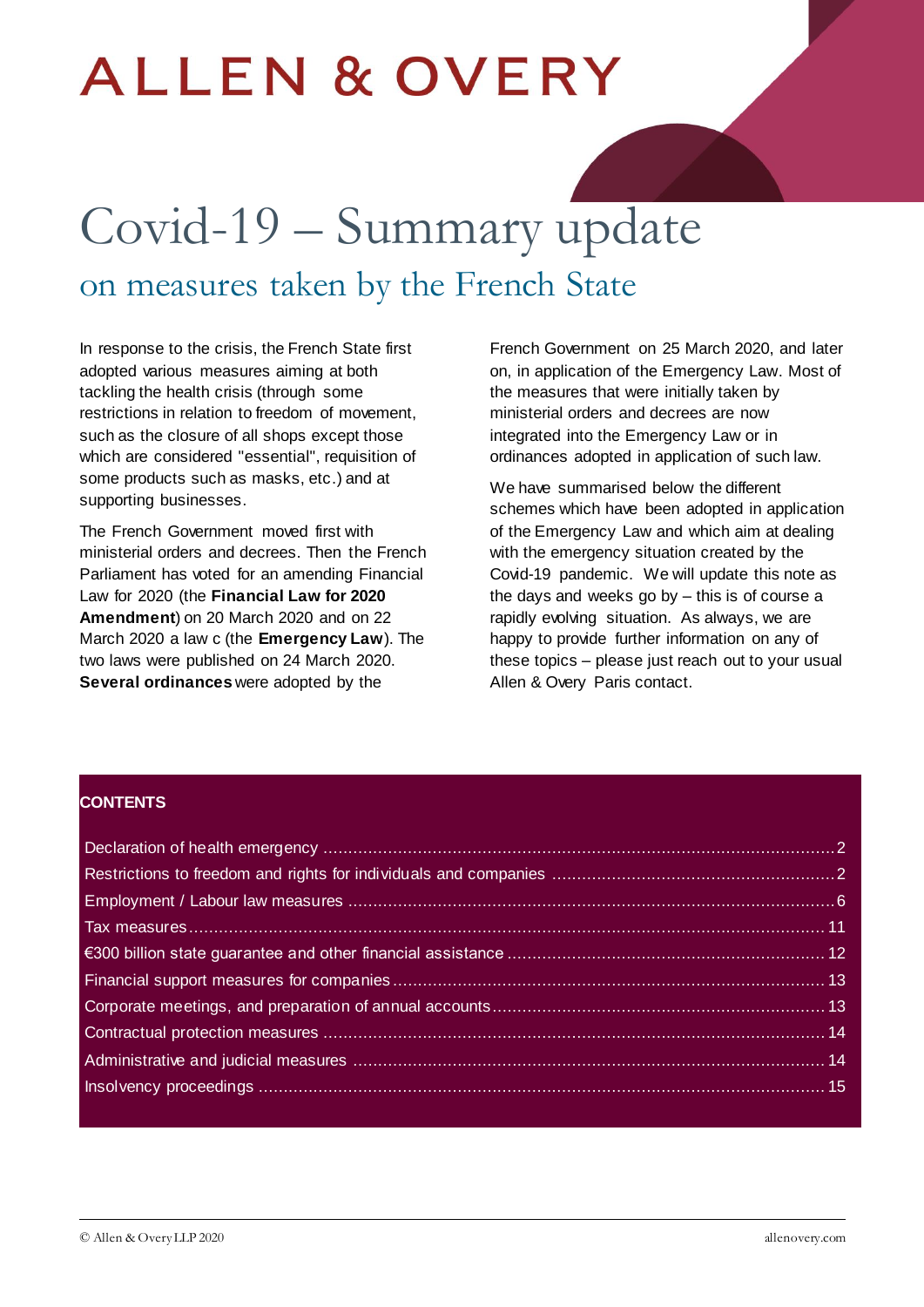## <span id="page-1-0"></span>Declaration of health

### emergency

One of the key measures of the Emergency Law is to enable the Prime Minister to declare a "health emergency" (*état d'urgence sanitaire*). By way of derogation, the "health emergency" has been declared for a period of two months as from the entry into force of the law (i.e. until 24 May 2020). The extension of the state of health emergency beyond two months may only be authorised by law.

The declaration of a health emergency empowers the Prime Minister to take by decree "general measures limiting the freedom of movement, freedom of enterprise and freedom of assembly and allowing the requisitioning of any goods and services necessary to combat the health disaster". Such measures must be proportionate to the risks involved and appropriate to the circumstances of the time and place. Indemnification of the requisitioned goods and services will follow the indemnification procedure set out in the French Defense Code (Article L. 2234-1 of the French Defense Code). Such indemnification shall thus cover material, direct and certain loss but shall exclude compensation for loss of profit.

The main purpose of these provisions is to provide a robust legal basis for the restricting of freedom measures that have already been adopted by regulatory authorities (see below) since the beginning of the crisis and also for potential additional measures that would be taken.

In application of these provisions of the Emergency Law, a new decree no. 2020-293 was issued on 23 March 2020 to consolidate the restrictive measures that had been taken by ministerial orders in the past (see below).

### <span id="page-1-1"></span>Restrictions to freedom and rights for individuals and companies

By various decrees and ministerial orders enacted before the Emergency Law, the French Government has implemented several exceptional measures with the aim of restricting the spread of the COVID-19 pandemic. These measures have been consolidated in a new decree no. 2020-293 issued on 23 March 2020 which entered into force on 24 March.

#### Restrictions to the freedom of movement

Until 11 May 2020, staying at home is mandatory, save for the following purposes:

- Going to work (although the decree is unclear on this point, it seems that going to work is only possible when working from home is not possible), and professional trips that cannot be postponed;
- Purchasing supplies necessary for professional activity or essential products in shops that are still authorised to be open;
- Health reasons, save for consultations that may be provided at a distance (except for patients with a long-term illness) and those that can be postponed;
- Compelling family reasons, such as assistance of vulnerable persons or child care;
- Short journeys, which may not exceed one hour per day and must stay within a maximum radius of one km around the home. Such journeys may be related either to (i) individual physical activity (excluding any team sport and any proximity to other persons), (ii) walking along with only those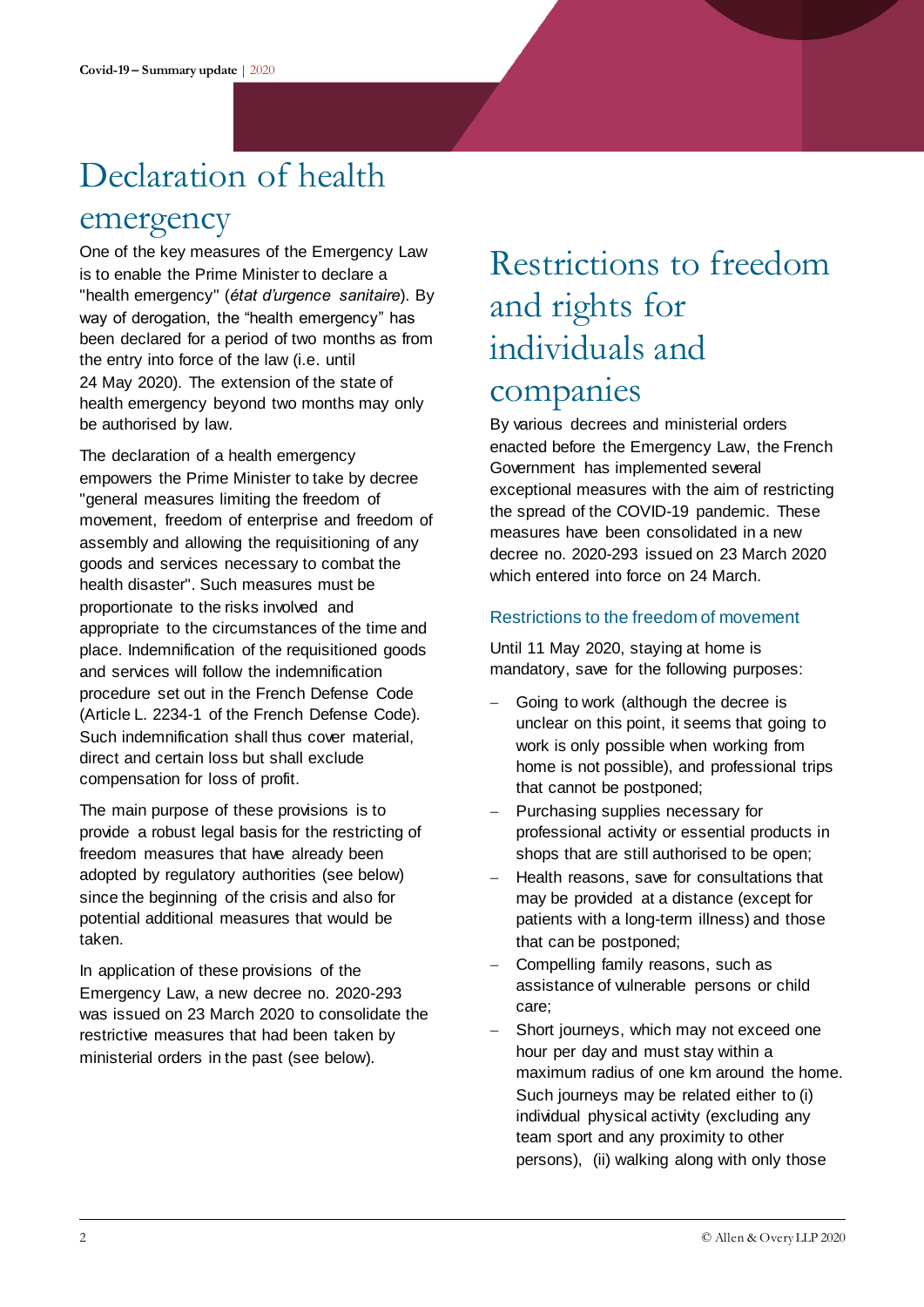people staying together in the same home, or (iii) related to pets; On 7 April 2020, the

*Préfet* of Paris has issued an order to prohibit people from going outside for individual physical activity between 10 am and 7 pm. This measure entered into force on 8 April and will end on 15 April;

- Persons required to report periodically to the police station as a result of measures taken by the administrative or judicial authority; persons summoned by an administrative or judicial court; persons invited to participate in a project of general interest by the administrative authority.
- A national plan to organise the end of the "lockdown" post-11 May will be issued by the Government within the next two weeks.
- Any person outside his/her home must carry with him/her a document enabling him/her to justify that such excursion falls within the scope of one of the exceptions listed above. A template has been published on the Ministry's website.
- Breach of the obligation to stay at home referred to above or of the obligation to carry the document justifying authorised travel is punishable by a fine of EUR 135. This fine is increased to EUR 200 for a repeated offence within two weeks, and three violations within 30 days may be punishable by a fine of up to EUR 3,700 and a six-month imprisonment (new article L. 3136-1 of the French Public Health Code created by the Emergency Law).
- It should also be highlighted that the local representative of the State in each local area (the *préfet*) is entitled to decide on further restrictions if it appears necessary in the relevant area.
- Lastly, several local representatives of the State issued prefectural orders to prohibit access to public beaches (e.g. beaches in the Morbihan region, South and South West beaches) and mountain paths. In addition, locally, some mayors have also taken radical measures.

 In Drôme, Valence has been under curfew since Saturday evening, from 9 p.m. to 6 a.m., until 31 March. We understand that more than 30 cities are under curfew. Lastly, the prefect of Paris has prohibited access to certain open air and tourist attractions in Paris, e.g. Champ de Mars and Invalides, Seine banks (*Arrêté n° 2020-00246 portant mesures de restriction des déplacements et rassemblements dans certains lieux de la capitale*).

#### Prohibition on certain commercial activities

Until 11 May 2020, the following activities cannot welcome any public anymore (article 8 of decree no. 2020-293):

- Rooms for hearings, conferences, meetings, performances or multiple use;
- Shopping centres;
- Restaurants, bars and pubs;
- Dance halls and games rooms;
- Libraries and documentation centres;
- Exhibition halls:
- Gym centres and indoor sports facilities;
- Museums:
- Retail stores (with the exception of certain types of stores listed in an appendix to the order: general food stores, hotels, bakeries, supermarkets, etc.).

#### Restrictions of transportation

Public transportation services are still open for now. As for Paris public transportation services, the metro is still open for the moment but RATP has announced a reduction in traffic.

The Government has announced that, as of 27 March 2020, there will be a drastic reduction in the number of high-speed trains running in France (7% of usual traffic), in order to prevent people from moving out of town. We also understand from a recent press release that train inspectors no longer check tickets.

Special hygiene and social distancing rules have been laid down for the public transportation of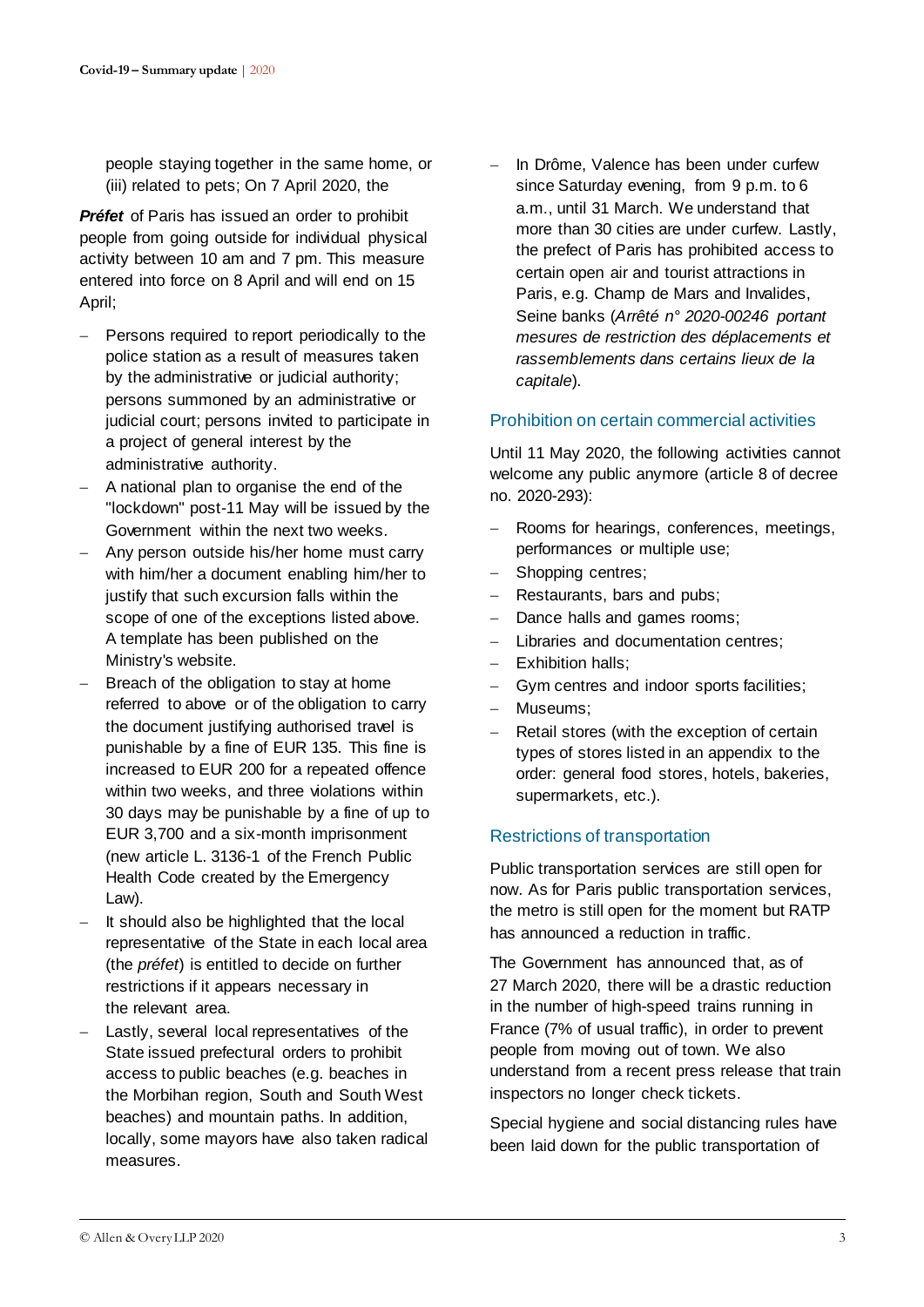people and for cab transportation (article 6 of decree no. 2020-293).

Until 11 May 2020, cruise ships and nonscheduled passenger ships carrying more than 100 passengers are prohibited from calling at French continental ports in the Mediterranean, Atlantic, English Channel and North Sea, unless an exemption is granted by the representative of

the competent State (article 4 of decree no. 2020-293).

As for bicycles, the French Minister in charge of Transportation indicated on 25 March that "*The use of the bicycle is authorised, provided that the user carries the duly completed certificate, for journeys between home and work, to make essential purchases, for health reasons, compelling family reasons, legal summons, purchase of supplies or participation in a mission of general interest*."

Furthermore, until 11 May 2020, movements of persons by commercial air transport is prohibited, unless it falls under certain exceptions (e.g. health reasons, professional purposes), from French Métropole to Reunion Island, Mayotte, Guadeloupe, Martinique, French Guyana, Saint Martin and Saint Barthélemy, and from any one of these territories to the French territory (article 5 of decree no. 2020-293).

Lastly, measures have been taken to allow derogations from legal working hours for road transportation of goods (see ministerial [order](https://www.legifrance.gouv.fr/affichTexte.do?cidTexte=JORFTEXT000041741010&fastPos=7&fastReqId=1367684007&categorieLien=id&oldAction=rechTexte) dated 19 March and ministerial [order](https://www.legifrance.gouv.fr/affichTexte.do?cidTexte=JORFTEXT000041741033&fastPos=7&fastReqId=1426281400&categorieLien=id&oldAction=rechTexte) dated 20 March). For example, the French Government has increased the daily driving time, up to a maximum of 10 hours per day or 11 hours per day twice a week.

Ordinary mail is still operating within French cities despite the set-up of a new organisation which will allow the maintenance of such essential services as the distribution of mail, parcels and small goods. On this point, La Poste asks its customers to concentrate their orders and shipments on what is strictly necessary for them. La Poste has finally decided to reduce its mail delivery to "protect the health" of its staff.

The group adapted its organisation to the changing health situation. The working time of the postmen decreases to four days worked this week, then to three days from 30 March.

#### Prohibitions on gatherings

Until 11 May 2020, any gathering involving more than 100 people at the same time is prohibited (article 7 of decree no. 2020-293). Gatherings that are essential to the continuity of the life of the Nation may be maintained by way of derogation by the *préfet* of the department.

The *préfet* may also prohibit or restrict meetings, gatherings or activities if local circumstances so require, by collective or individual measures.

#### Restrictions and other requirements on protective equipment or medicine (e.g. masks, hydro-alcoholic gel)

#### Restrictions on masks and other personal protective equipment (PPEs)

Until 31 May 2020, masks held by public or private entities/companies are being requisitioned by the French Government (article 12 of decree no. 2020-293).

Two types of masks are targeted by the decree: (i) Respiratory protection masks: FFP2, FFP3, N95, N99, N100, P95, P99, P100, R95, R99, R100; and (ii) "Anti-projection masks" complying with EU certification EN 14683 (it mostly refers to surgical masks, aiming at avoiding the projection of secretions that may contain transmissible infection agents by droplet transmission or by air).

Selling or exporting such masks is prohibited, save for some exceptions: Selling is still allowed only to health establishments ("*établissements de santé*", e.g. public and private hospitals, pharmacies), as specified by regulatory guidelines issued on 6 March 2020 by the French Ministry of Health. Considering the European Commission critics on national restrictions on the export of masks and other protective equipment, we understand that the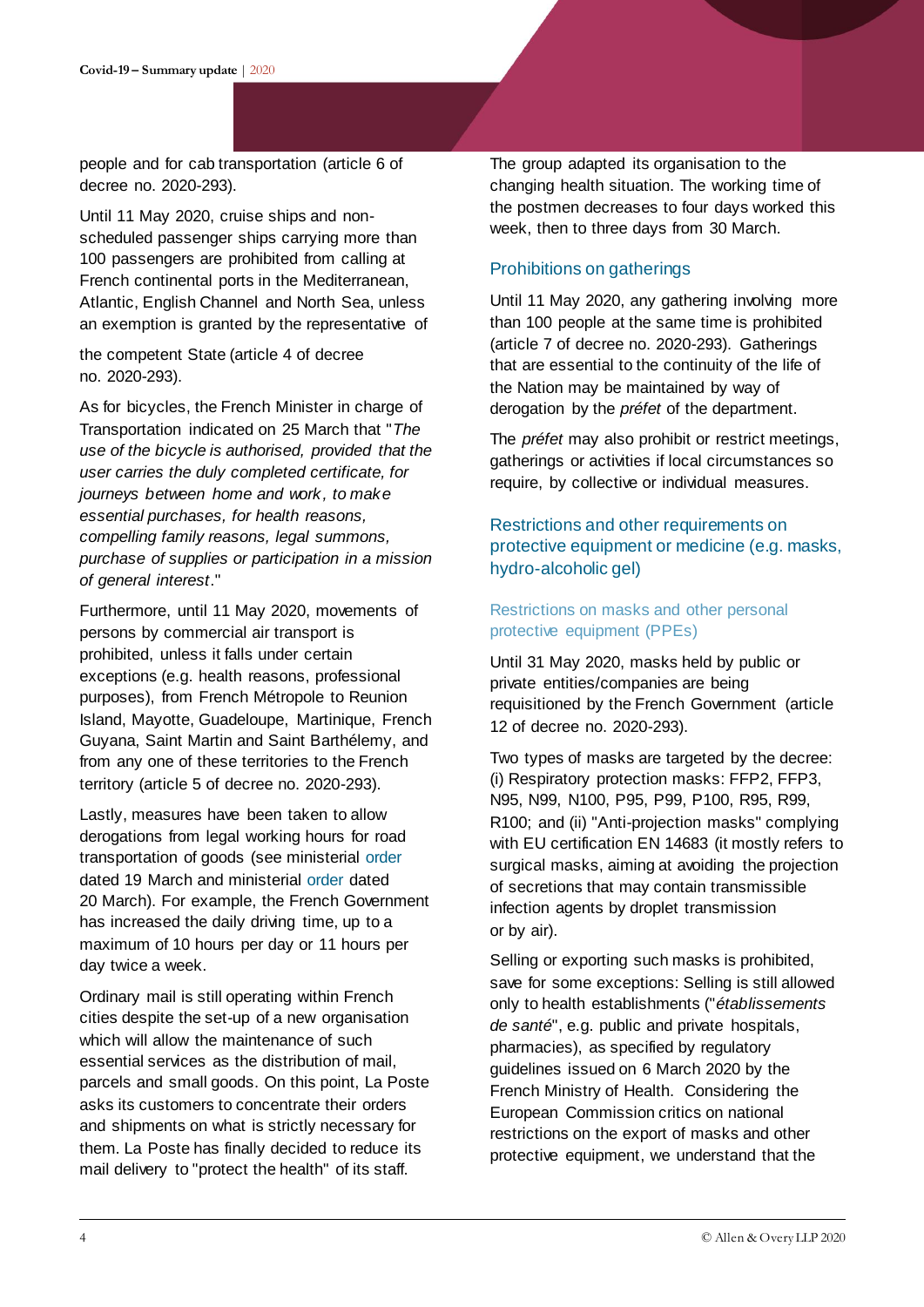French Government decided to grant exemptions on a case by case basis.

Also, the requisition applies only to stocks of masks already present and produced on French territory. Stocks of imported masks may however give rise to total or partial requisition until 31 May 2020, by order of the Minister for Health, above a threshold of five million units per quarter per legal entity.

Pharmacies are allowed to distribute protection masks free of charge to certain health professionals (dentists, general practitioners, etc.) (ministerial order dated 16 March 2020).

Apart from these direct seizure orders, decree no. 2020-293 also empowers representatives of the State (*préfets*) in the department – France is divided into local areas called *départements* –, if the influx of patients or victims or the health situation justifies it, to order by general or individual measures the necessary requisition of the following goods, services or staff, as the case may be:

- Health or medico-social establishment, as well as any goods, services or persons necessary for the operation of such establishments, including health professionals;
- Raw materials necessary to manufacture the categories of masks that are the subject of the requisition.
- Any goods, services or persons necessary for the operation of the regional health agencies (ARS) as well as the agencies responsible, at the national level, for the protection of public health, in particular the National Agency for Medicines and Health Products and the National Public Health Agency (ANSM);
- Laboratories authorised to carry out Covid-19 test examination, equipment and staff necessary for their operation and more generally, "any goods" necessary to healthcare establishments;

Lastly, at EU level, a regulation was put in place on 14 March 2020 (and amended on 19 March) to impose a prior governmental export

authorisation in respect of all EU members to export protective equipment outside the boundaries of the EU (EU [regulation\)](https://eur-lex.europa.eu/legal-content/EN/TXT/PDF/?uri=CELEX:32020R0402&from=EN). Export licences are granted by competent authorities in each Member State.

#### Measures facilitating the availability of masks and other PPEs

Against this background, French authorities have also taken measures aiming at facilitating the provision and the availability of masks and other PPEs.

The Government has issued on 31 March 2020 a circular aiming at facilitating the procedure to import surgical and FFP2 masks, by authorising the import and use in France until 31 May 2020 of surgical masks that comply with American and Chinese standards, as well as FFP2 masks that comply with American, Chinese, Australian, New Zealand, Korean and Japanese standards. A specific procedure must be followed. In particular, the conformity assessment procedures defined in EU recommendation no. 2020/403 of 13 March must have been initiated, and the appropriate level of health and safety of the products must be established by the market surveillance authority. This implies that the manufacturer or its authorised representative must make itself known to the notified body by any means in order to formulate an application for EU type examination before the first placing on the market by import of the equipment concerned, and then forward the complete file to it within 15 working days. When it comes to medical devices masks: An application for an authorisation to import masks without CE marking should be submitted to the Director General of the French national agency in charge of drugs safety (on the basis of Article R. 5211- 19 of the French Public Health Code). Masks imported through this facilitated procedure may only be used for professional uses and not for consumers' uses.

The Ministry of Labour has also authorised the use of expired FFP2 type masks as long as the expiry date does not exceed 6 months and strict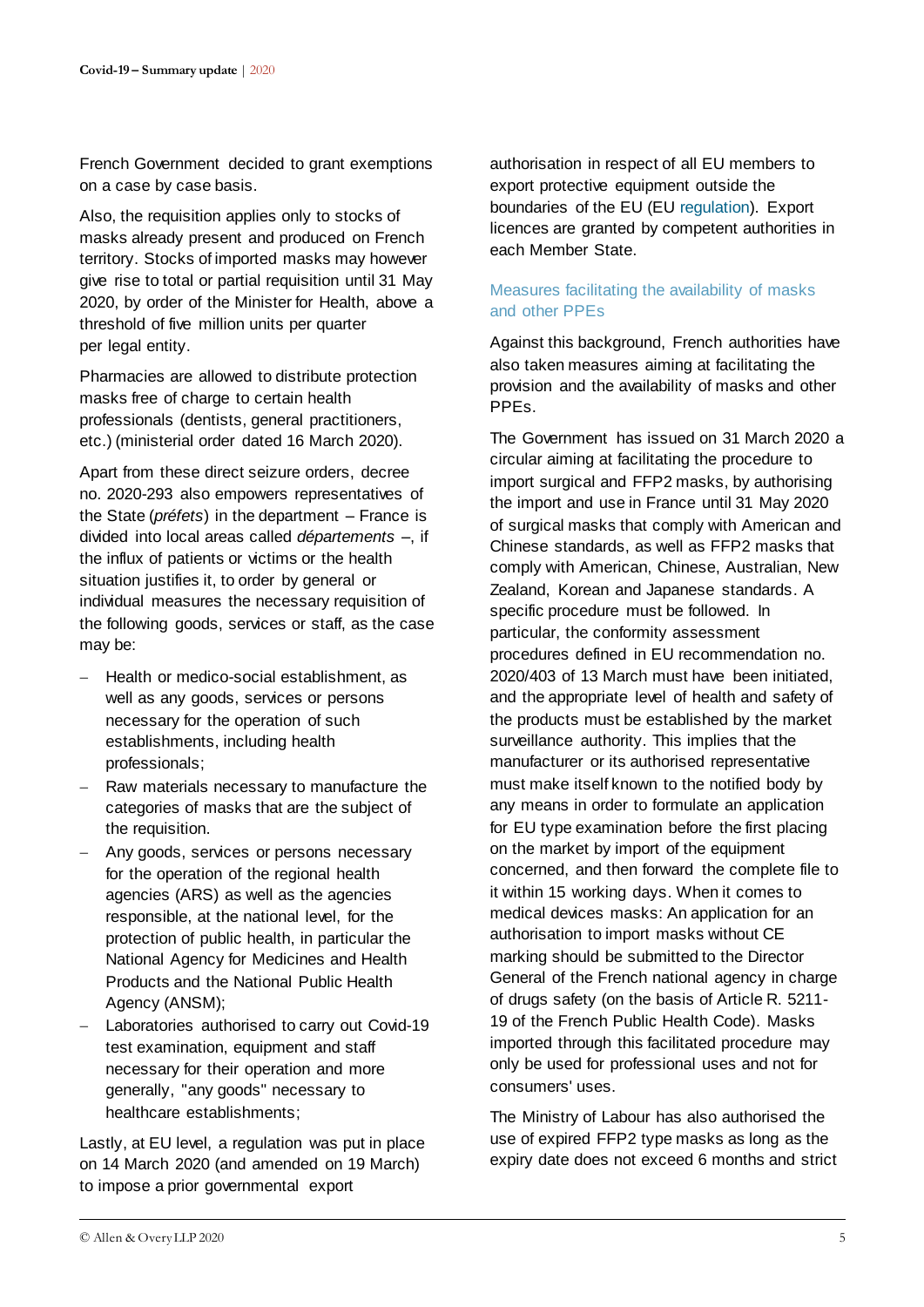instructions are followed before use (link). Such instructions are the following:

- Masks must have been stored in accordance with the storage conditions laid down by the manufacturer or distributor; and
- Before use, masks must have undergone 4 successive tests:
	- check the integrity of the packaging by visual inspection;
	- − check the appearance (original colour) of the mask by visual inspection;
	- − check the solidity of the elastic bands and the nasal strip holding the mask in place; and
	- carry out a mask fit test on the face.

#### Hydro-alcoholic gels

The French Government has taken measures to control the selling prices of any types of hydroalcoholic gels (article 11 of decree no. 2020-293). These measures are due to last until 31 May 2020. New prices are set, depending on the volumes of the gels.

The French Government has also allowed pharmacies to prepare hydro-alcoholic solutions themselves, in the event of a disruption of supply of such solutions (ministerial order of 6 March 2020).

#### Paracetamol

Until 31 May 2020, the dispensing by pharmacies of specialities composed exclusively of paracetamol is, in the absence of a prescription, limited to two boxes per patient declaring symptoms such as fever or pain and one box in other cases (ministerial order dated 17 March 2020).

Internet sales of specialties composed exclusively of paracetamol, ibuprofen and acetylsalicylic acid (aspirin) are suspended.

#### School closures

All schools and universities are closed until 11 May 2020 (article 9 of decree no. 2020-293).

If parents of children aged 16 or less are employees and cannot work from home, they can be put on a specific leave for the duration of the school closure. They will receive allowances from the Social Security as if they were on sick leave, but without any waiting period.

Only one parent can benefit from this special leave and from allowances paid by the Social Security in this respect (Decree dated 31 January 2020, as amended on 9 March 2020).

Lastly, national public and private education tests (concours) and tests for the recruitment, promotion and advancement of civil servants and magistrates are suspended until 5 April 2020. They may be held at a distance when the nature of the tests and the conditions of their organisation so permit (ministerial order dated 17 March 2020).

### <span id="page-5-0"></span>Employment / Labour law measures

#### Restriction of movements between home and workplace

As per the latest instructions published by the Ministry of Labour and as indicated above, all employees who can work from home should do so until further notice.

If working from home is not possible, employees can go to work but the employer should provide employees with a specific certificate certifying that the employee's movements between home and the workplace cannot be postponed or are imperative to the business activity and cannot be carried out remotely. Employees should carry this certificate with them in order to justify that their movements fall within the scope of one of the exceptions to the restriction of movements. A template has been published on the Ministry of Interior's website and has been recently updated. Henceforth, one certificate established by the employer, bearing an expiration date, is sufficient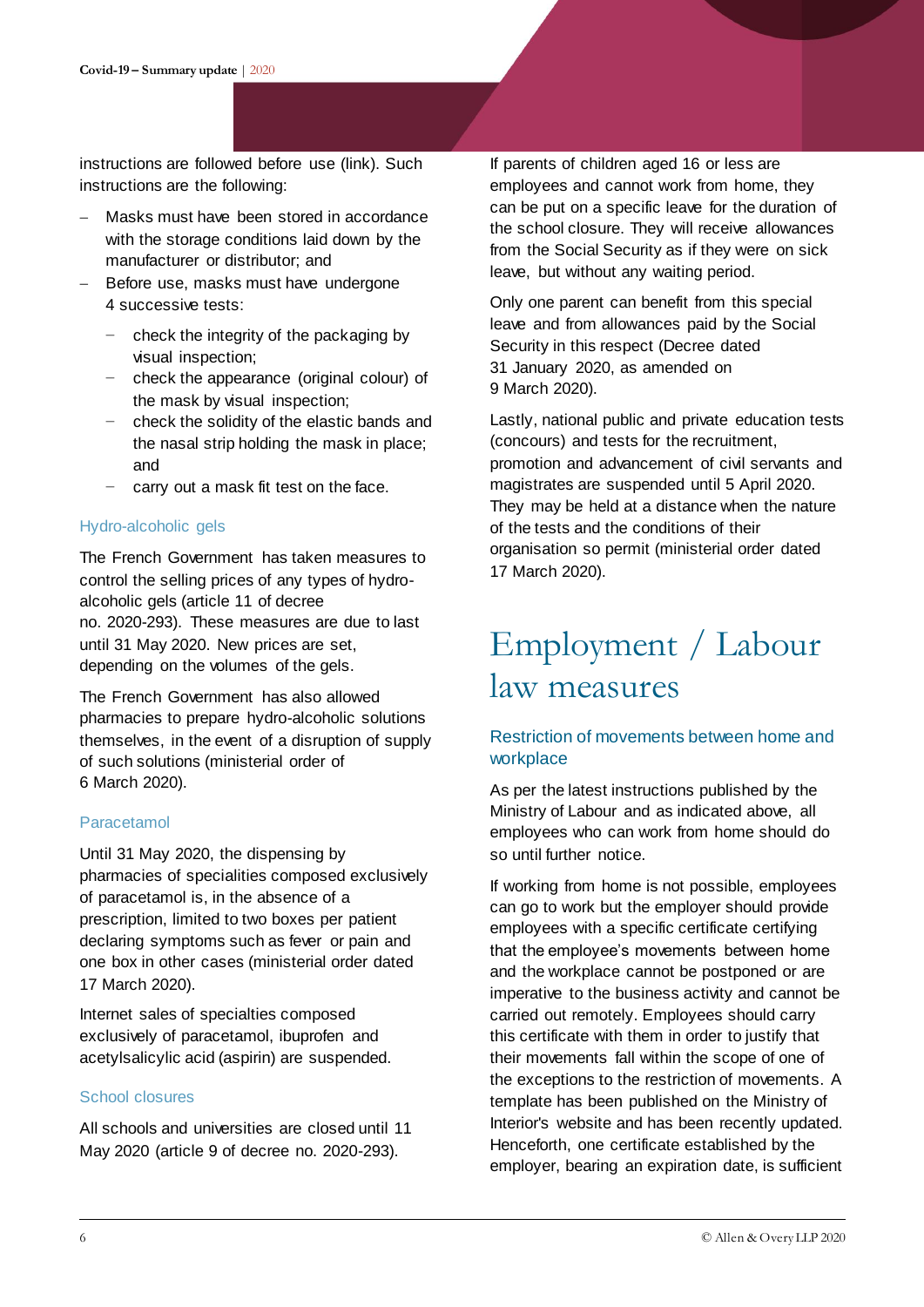as opposed to daily certificates for each movement.

#### Health and safety measures at the workplace

Employers should carefully assess the risks and take all appropriate measures to protect their employees' health and safety, and notably:

- Ensure compliance with hygiene measures;
- Reorganise the workplace in order to have at least one metre of distance between all workstations/employees;
- Avoid physical meetings to the extent possible;
- Limit employee gatherings;
- Cancel or postpone non-essential business trips;
- Modify the sharing of work (e.g. staff rotation);
- Update the Document pertaining to Occupational Hazards ("*Document Unique d'Evaluation des Risques*");
- Implement a specific cleaning protocol;
- Canteens may remain open but should be reorganised so that there is at least one metre of distance between each person. Meal times should be staggered.

#### Use of annual leave and extra rest days

The French Labour Code currently provides that the employer cannot change the holiday dates that have already been approved with less than a month's notice, except under exceptional circumstances. Where holiday dates have not already been approved, employers cannot force their employees to take annual leave. As regards other rest days, such as RTT days for employees who work more than 35 hours per week or those subject to *forfait jours* arrangements and rest days transferred to a "time saving account" ("*compte-épargne temps*"), this depends on the provisions of the applicable collective bargaining agreement or company agreement.

An Ordinance dated 25 March 2020 amends the rules pertaining to annual leave and other rest days until 31 December 2020:

- **Annual leave**: A company collective agreement or a sector-wide collective bargaining agreement can allow the employer to derogate from the statutory rules for up to one week of annual leave, until 31 December 2020. Subject to this collective agreement, employers could thus unilaterally (i) change the dates of up to six working days of annual leave if the employee's holiday dates had already been approved or (ii) force their employees to take up to six working days (whether consecutive or not) of annual leave, until 31 December 2020 and with a minimum notice of one day.
- **RTT days and days transferred to a "time saving account"**: Regardless of the provisions of the applicable company agreement or sector-wide collective bargaining agreement, up to 10 RTT days or days transferred to a "time saving account" ("*compte épargne temps*") can be freely imposed or moved to another date by the employer, subject to a minimum notice of one day, and only until 31 December 2020.

If the employer has recourse to one of these measures, it should inform the staff representatives (CSE) without delay by any means. The CSE should give its opinion within one month following this information, while the employer can already start implementing these measures.

#### Working time

An Ordinance dated 25 March 2020 allows companies "in sectors of activity particularly necessary for the security of the Nation and the continuity of economic and social life", as determined by a Decree, to derogate from working time regulations, within certain limits to be specified by the Decree, on a temporary and exceptional basis and until 31 December 2020. This is subject to information of the staff representatives (CSE) and the Labour Authority. The related Decree should be published in the upcoming days.

If the employer has recourse to one of these measures, it should inform the staff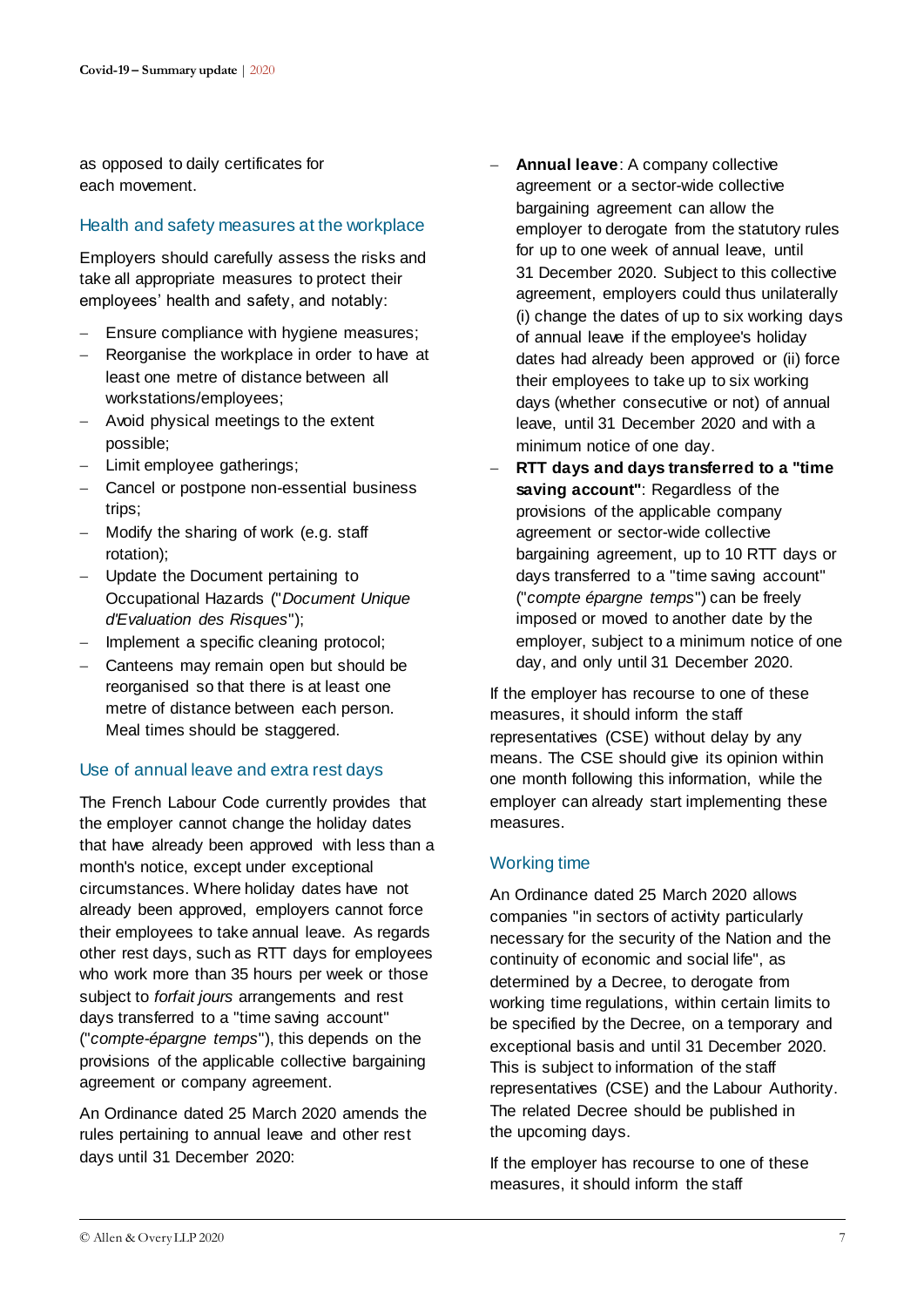representatives (CSE) without delay by any means. The CSE should give its opinion within one month following this information, while the employer can already start implementing these measures.

#### Consultation of staff representatives

Employers should bear in mind that any substantial adjustment to the employees' work conditions is subject to prior consultation with the Works Council (CSE).

As physical meetings should be avoided, videoconference should be preferred for CSE meetings. If not possible, the employer should at least ensure compliance with social distancing rules (i.e. at least one metre between each person). In this respect, an Ordinance dated 1 April 2020 authorises employers to hold CSE meetings through videoconference, audioconference or, if none of the previous options is possible, instant messaging, for the duration of the State of Health Emergency, and subject to prior information of the CSE members. A Decree should be published in the upcoming days in order to provide further details in this respect.

Furthermore, this Ordinance temporarily suspends the on-going CSE election processes for the duration of the State of Health Emergency and up to three months after the end of the State of Health Emergency. The duration of the current mandates and the protection against dismissal of staff representatives and candidates shall be extended accordingly. The employers should resume/initiate the CSE elections within the 3 months following the end of the State of Health Emergency.

#### Vulnerable employees

The High Council of Public Health recommends all vulnerable individuals (because of their age, health status or pregnancy) to stay at home.

As a result of this recommendation, the Health Insurance Authority now enables employees who fall into one of the below categories to easily benefit from a period of sick leave:

- Pregnant employees in their **third trimester of pregnancy**;
- Employees with a **long-term illness** (full list of qualifying long-term illnesses available on the Health Insurance provider's website).

In order to be put on sick leave, employees who fall into one of these categories should fill out a form online on the Health Insurance provider's website (https://declare.ameli.fr/). The maximum initial duration of sick leave is 21 days, but it could be renewed, depending on the authorities' future recommendations.

The employee on sick leave will receive allowances from the Social Security, to be supplemented by the employer in accordance with the French Labour Code and the applicable collective bargaining agreement.

Other employees who may be considered as vulnerable according to the recommendations of the High Council of Public Health but who do not fall into the above categories should consult their General Practitioner, who may decide to put them on sick leave if appropriate.

#### Indemnification of employees on sick leave

As from the publication of the Emergency Law, and for the whole duration of the health emergency, all employees (including civil servants) put on sick leave will receive allowances paid by the Social Security **as from the first day of sick leave** (i.e. without any waiting period), provided that they meet the other eligibility requirements.

Furthermore, an Ordinance dated 25 March 2020 amends the eligibility requirements for sick pay paid by employers in addition to the social security allowances until 31 August 2020. In particular, employees are henceforth eligible for this sick pay regardless of their seniority within the company. Besides, "*travailleurs à domicile*" (a specific status under French law), seasonal employees, intermittent employees and temporary employees are now also eligible for this sick pay.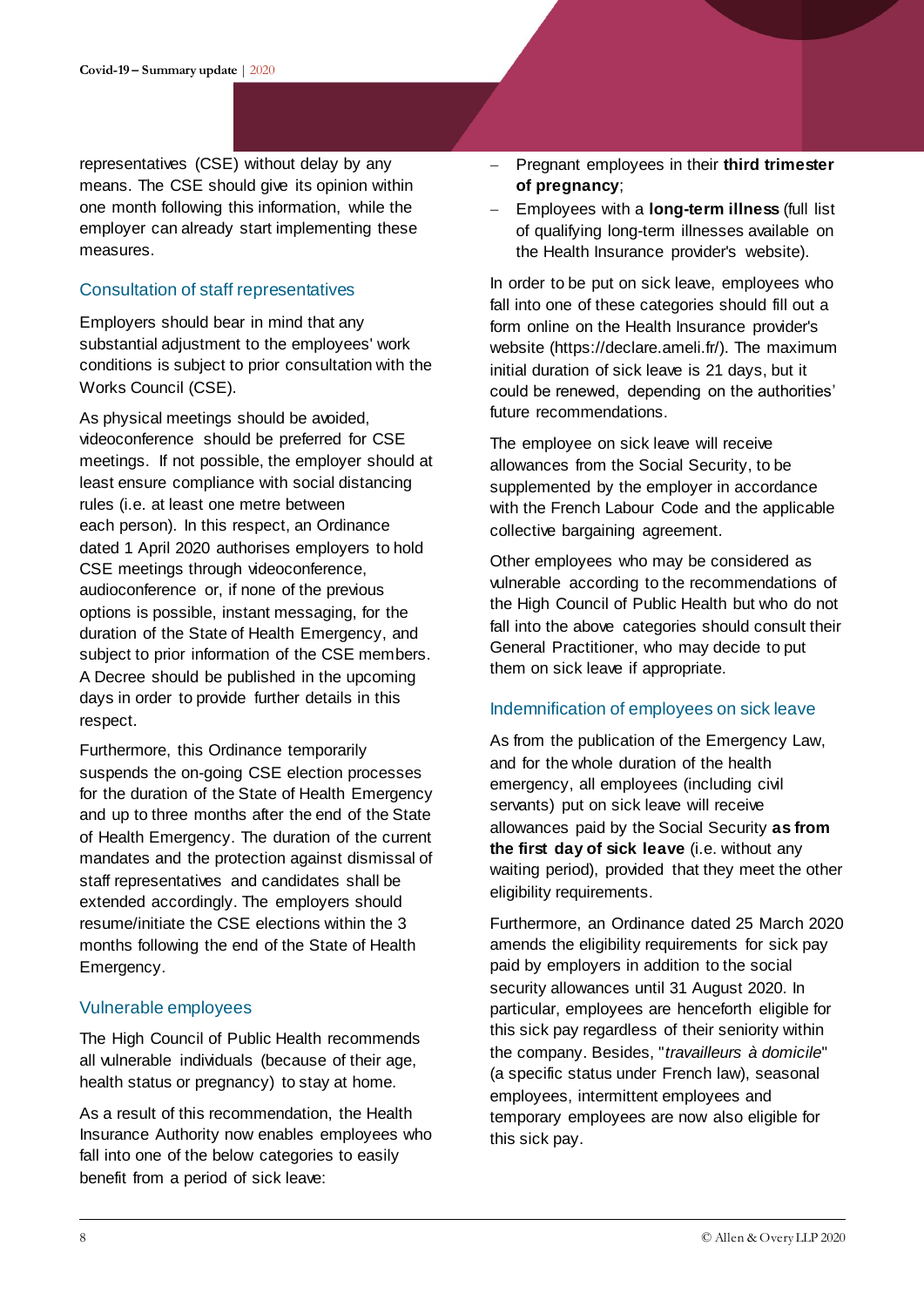#### Temporary lay-offs and short-time working

The French Government has announced substantial amendments to the rules governing temporary lay-offs and short term working ("*activité partielle*") with the aim of encouraging employers to have recourse to this scheme and thereby limiting redundancies. A Decree has been published in this respect on 26 March 2020 and is applicable retroactively as of 1 March 2020.

Under French labour law, employers may have recourse to temporary lay-offs and short-time working in order to temporarily suspend employment contracts or reduce employees' working hours, without the employees' consent and regardless of the provisions of the employment contract, notably in the event of exceptional circumstances, such as:

- Administrative closure of the company / the site;
- Interruption of public transport services (i.e. employees cannot go to work);
- Remote working is not possible and the employer cannot duly implement the adequate health & safety measures (e.g. social distancing rules); and
- Decrease in business activity due to the COVID-19 outbreak.

Whereas recourse to temporary lay-offs and short-time working is usually subject to prior authorisation of the Prefect (via the DIRECCTE) and prior consultation with staff representatives (CSE), the Decree introduces more flexibility in this respect:

- The request may be filed within 30 days after the employer has started having recourse to temporary lay-offs and short-time working. The authorisation, if granted, will have a retroactive effect;
- The "*préfet*" should provide its response within 2 days (instead of 15 days currently) and absence of response within this time period is deemed as approval (this new rule only applies until 31 December 2020);
- $-$  The approval can be granted for up to 12 months (renewable) (instead of 6 months currently); and
- Companies are allowed to submit the CSE meeting minutes (containing this opinion) within two months of the request filed with the "*préfet*".

Furthermore, the compensation measures for employers are substantially improved:

- **Indemnification of employees**: The employer should pay employees an indemnity amounting to at least 70% of the employees' average gross salary or 100% if the employee undertakes training during this period. This indemnity is exempt from social security contributions but not from CSG and CRDS (at a global rate of 6.7%).
- **Indemnification of companies**: In return, the employer receives an indemnification from the State. Whereas this indemnity amounted to €7.74 per unworked hour in companies with up to 250 employees and €7.23 per unworked hour in companies with more than 250 employees, within the limit of 1,000 hours per year and per employee, the financial aid has been substantially increased for all companies irrespective of their headcount. The Decree thus provides that the allowance paid to the employer would be equal to "70% of the hourly gross salary, within the limit of 4.5 times the hourly minimum wage", with a minimum hourly rate of €8.03. Therefore, the financial aid could reach up to €32 per unworked hour.

The Government strongly encourages companies that have recourse to temporary layoffs and short-time working to limit the amount of dividends that they will distribute and to decrease the remuneration of their corporate officers by 25%.

#### Profit-sharing and exceptional bonus

According to an Ordinance dated 25 March 2020, sums paid under a profit-sharing agreement ("*participation" or "intéressement*") for fiscal year 2019 can be paid until 31 December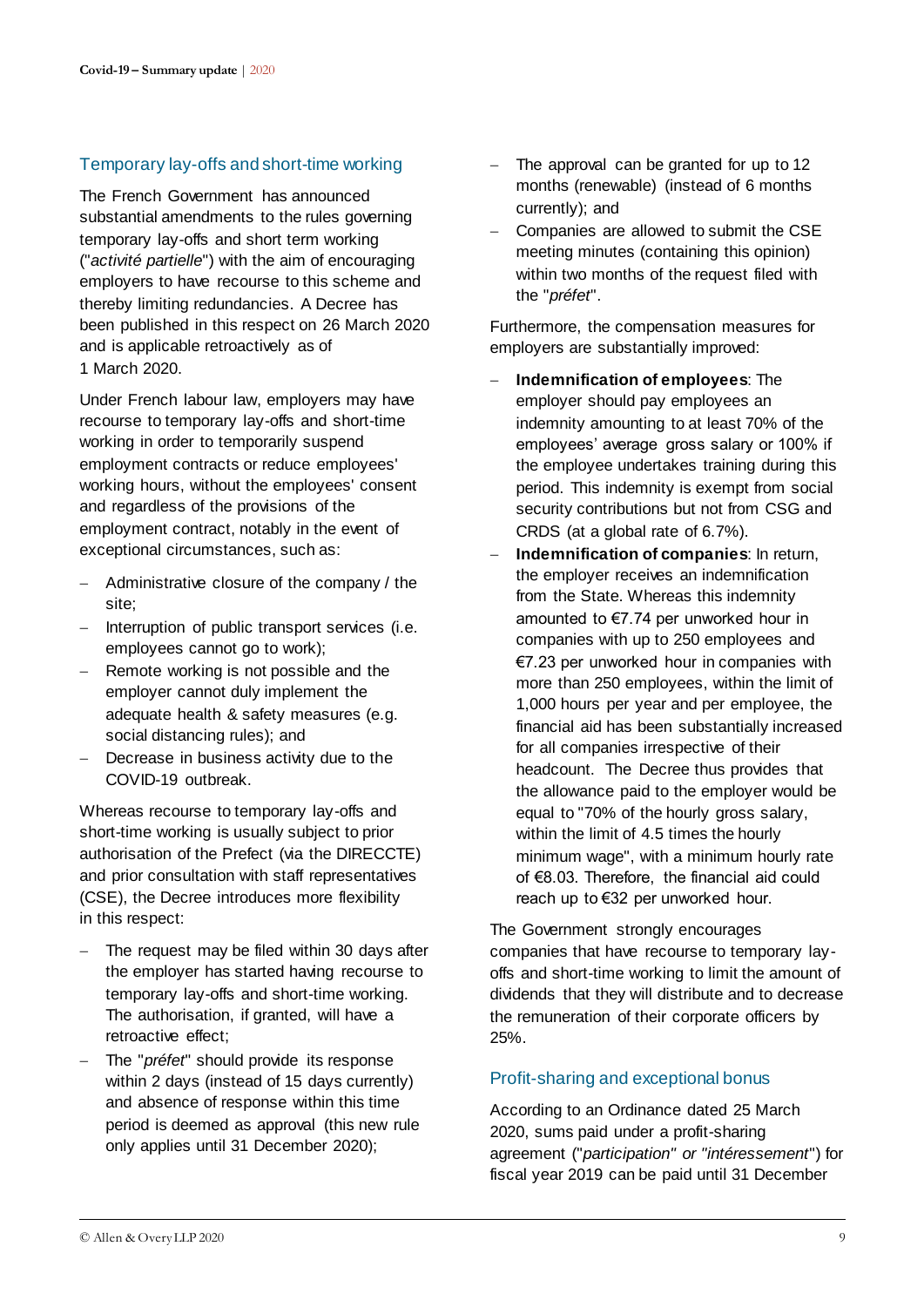2020 (instead of 31 May 2020 for companies whose fiscal year ended on 31 December 2019).

An Ordinance dated 1 April 2020 also amends the rules pertaining to the exceptional bonus for purchasing power ("prime Macron"). As a reminder, this exceptional bonus that may be paid by employers to employees meeting certain requirements is exempt from income tax and social security contributions, subject to certain terms and conditions. The main amendments are the following:

- The payment of this exceptional bonus is no longer subject to the existence of an optional profit-sharing agreement ("intéressement").
- The deadline of payment is extended to 31 August 2020 (instead of 30 June 2020).
- $-$  The payment of this bonus can be contingent upon the employee's work conditions during the covid-19 pandemic (e.g. effective presence in the company's premises).
- The maximum amount of the bonus (i.e. thus exempt from income tax and social security contributions) would be increased to €2,000 (instead of  $\epsilon$ 1,000) for companies where an optional profit-sharing agreement is in force at the date of payment of this bonus.

#### Occupational Health Services

An Ordinance dated 1 April 2020 amends the rules applicable to Occupational Health Services:

- Occupational Doctors are allowed to test employees and to put them on sick leave in the event of confirmed or suspected covid-19 infection
- Until 31 August 2020, appointments with the Occupational Doctor should be postponed, unless strictly necessary given the employee's health status or position. This postponement should not prevent recruitments or returns to work following a suspension of the employment contract. The postponed appointments should take place before 31 December 2020.

This Ordinance further indicates that occupational health services should actively take part to the prevention of covid-19 through:

- circulating to employers and employees information on covid-19 and prevention measures;
- assisting companies for the determination and the implementation of prevention measures in relation to covid-19;
- providing advice to companies for the increase or adaptation of their business activity due to covid-19.

#### Termination of protected employees

Under French law, termination of a protected employee is subject to the Labour Inspector's approval. In this respect, the Labour Inspector should first carry out an investigation prior to granting his/her approval. The Ministry of Labour has published guidelines in order to adapt the investigative process in the pandemic context. In particular:

- Relevant documents should be sent to the parties by mail or email (instead of being put at the disposal of the employee on the Labour Authority's premises).
- Physical meetings should be avoided. Exchanges between the Labour Authority and the parties (i.e. employer and employee) should take place in writing (by mail or email) or via videoconference.

#### Data Protection measures

The French Data Protection Authority (CNIL) has also published guidelines according to which employers may not:

- Take any measure likely to infringe individuals' privacy, rights and freedoms, in particular by collecting health data that would go beyond the management of suspected exposure to the virus;
- Collect personal data, in a systematic and generalised manner, or through individual enquiries or requests, for the purpose of searching possible symptoms presented by employees and their relatives;
- Collect health data that may only be collected by the health authorities qualified to process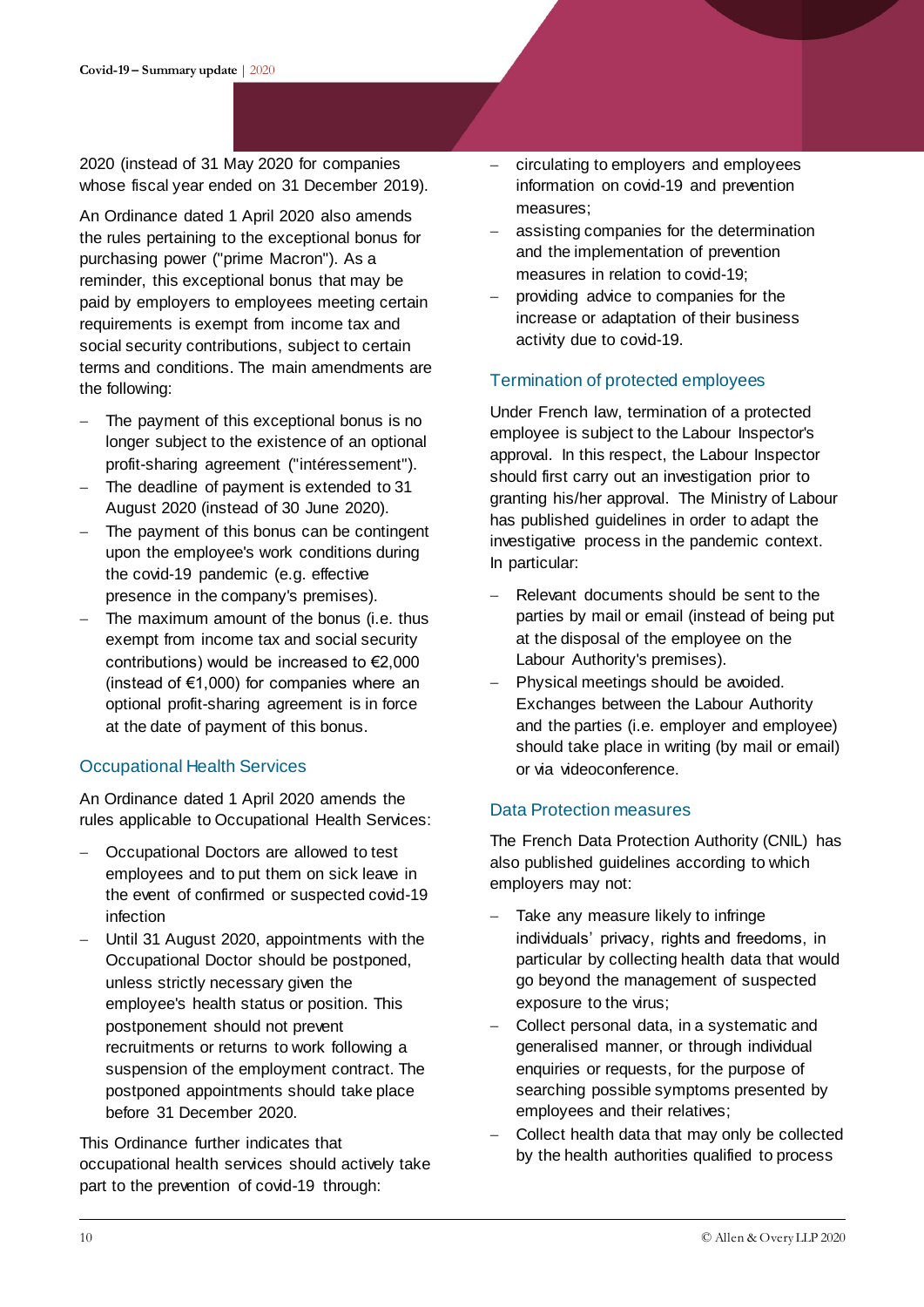these special categories of data and to take measures appropriate to the situation;

- Implement mandatory body temperature screening of each employee/ visitor; and
- Collect medical records or questionnaires from all employees.

Being aware of the employers' obligation to ensure health and safety of employees set out under the French Labour Code, the CNIL's guidance reports practical actions that can be implemented by the employer. In particular, the employer may:

- Continue raising awareness and invite employees to provide individual relevant information in relation to potential exposure to both employer and competent health authorities;
- Facilitate the transmission of the information internally by setting up dedicated channels and appointing key contacts;
- Promote remote working and encourage the use of occupational health; and
- Follow recommendations made by the health authorities.

On 19 March 2020 the European Data Protection Board ("EDPB") issued a statement on the processing of personal data in the context of the COVID-19 outbreak. The statement includes several measures which apply to the processing of personal data in the employment context. In particular, the employer should:

- provide transparent information to data subjects on the processing activities that are being carried out and their main features, including the retention period for collected data and the purposes of the processing;
- adopt adequate security measures and confidentiality policies ensuring that personal data are not disclosed to unauthorised parties. Measures implemented to manage the current emergency and the underlying decision-making process should be appropriately documented;
- pursuant to the principle of proportionality and minimisation, only collect health

information to the extent permitted by national law;

- inform staff about COVID-19 cases and take protective measures, but not communicate more information than necessary. The employer can communicate the name of the employee(s) who contracted the virus, only if it is necessary, if the national law allows it, and if the concerned employee(s) has been informed;
- obtain employees' personal information to fulfil their duties and to organise the work in line with national legislation.

The statement also provides that the employer can process personal data without obtaining the consent of the data subjects if the processing is necessary for reasons of public interest, such as the control of diseases and other threats to health; or to comply with another legal obligation, such as obligations relating to health and safety in the workplace.

Regarding the processing of health data, the employer may rely – on a case by case basis – on the following legal basis to process special categories of personal data, including health data:

- Art. 9 para. 2 i) of the GDPR (necessity for reasons of public interest in the field of public health); or
- $-$  Art. 9 para. 2 c) of the GDPR (processing is necessary to protect the vital interests of the data subject).

### <span id="page-10-0"></span>Tax measures

In order to support businesses in the context of the COVID-19 pandemic, the following tax measures have been implemented with immediate effect following the announcement by President Macron on 12 March.

#### Postponement of payment of tax instalments

Companies can elect to defer the payment of corporate income tax (and salary contribution as well as payroll tax due in March 2020), without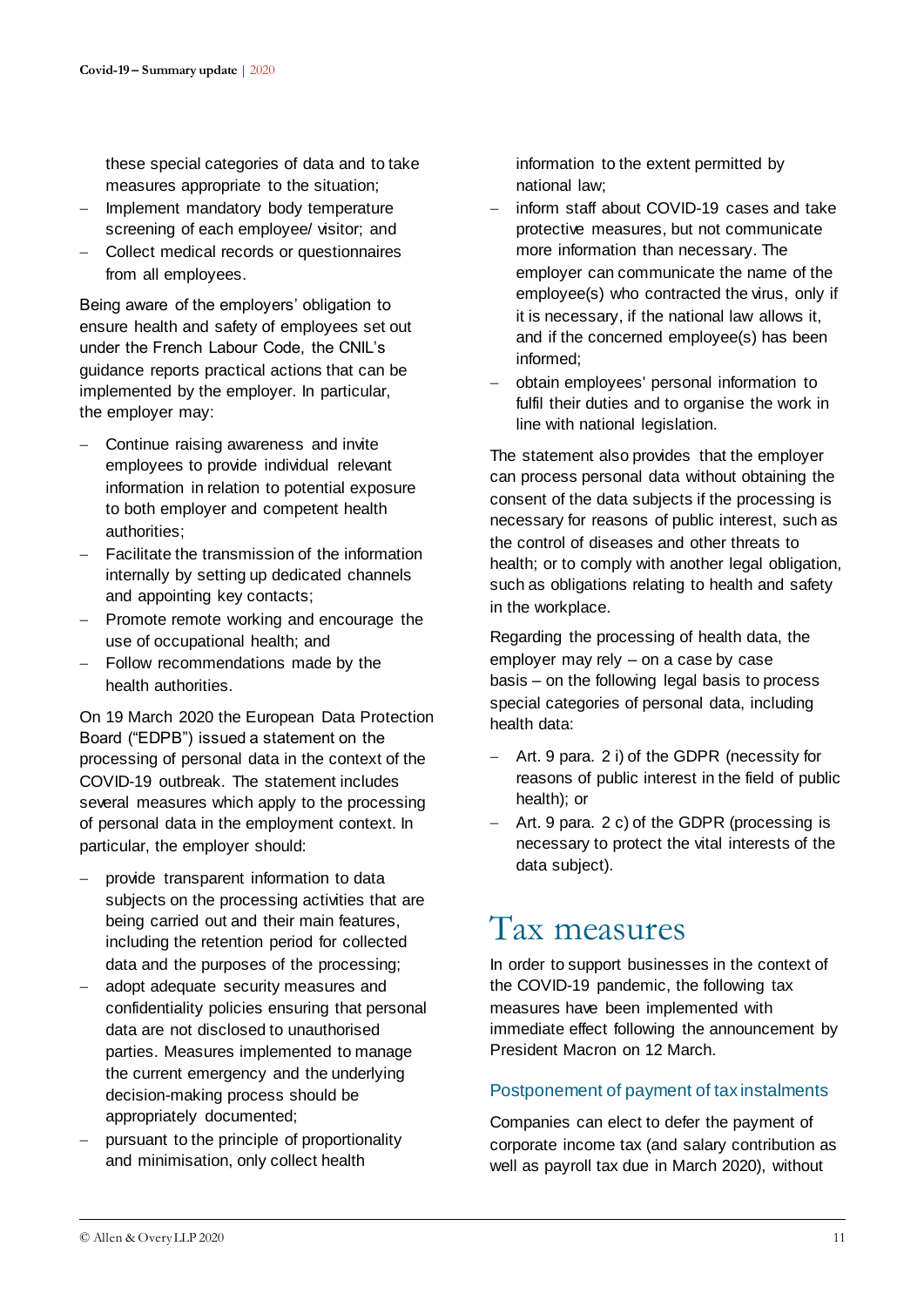any justification nor late payment penalty, for up to three months. The Government has announced that companies that benefit from this deferral should suspend the distribution of dividends. We expect a law to be enacted in this respect in the upcoming days.

#### Tax rebates in extreme or difficult situations

Companies can request tax rebates. Requests may relate to corporate income tax and the French business tax (i.e. CFE and CVAE). However, requests on VAT, assimilated taxes and transfer of the withholding tax collected on salary income are for the moment excluded. Tax rebates will be granted on a case-by-case basis after an examination of the company's situation.

#### Early repayment of tax credit receivables

Companies which benefit from one or more tax credit receivables that are refundable in 2020 may request the refund of these receivables immediately. The refundable amount corresponds to the balance of the receivable after it has been set off against the corporate income tax due for fiscal year 2019. This mechanism applies to all refundable tax credits in 2020, including the Research tax credits (CIR) and the Competitiveness and Employment tax credit (CICE).

### <span id="page-11-0"></span>€300 billion state guarantee and other financial assistance

A Financial Law for 2020 has been adopted by the French Parliament on 20 March 2020 and published in the Official Journal of the French Republic on 24 March 2020. The Financial Law for 2020 includes the following measures:

- the introduction of an exceptional State guarantee of up to €300 billion for all new unsecured loans granted by banks and financing companies between 16 March and 31 December 2020 to non-financial

companies registered in France (for borrowers other than SME, the guarantee is subject to administrative approval); an order (*arrêté*) published on 24 March 2020 specified the following conditions for loans to be eligible and for State guarantees to be issued:

- minimum period of 12 months during which no repayment of the loans will be made, following which the borrower may choose to opt for an amortization over an additional period of 1, 2, 3, 4 or 5 more years;
- maximum amount of the loans for the same borrower will depend on the size of the borrower;
- − guaranteed amount between 70% and 90% depending on the size of the borrower;
- the indemnifiable amount for the purpose of determining the sums due by the State under a Guarantee shall correspond to the loss suffered by the lender after exercising all enforcement means including after the opening of insolvency proceedings;
- − guarantee fees will be payable by the lender;
- for SMEs the quarantee will be available following an application being sent electronically to Bpifrance by the lender;
- for other companies the guarantee will be issued by an order (*arrêté*) of the Ministry of Economy.
- the provision of the necessary funds to address the impact of the health crisis on the economy and employment:
	- implementation of unemployment benefits for employees affected by the crisis; and
	- other measures for companies whose turnover is less than €1 million.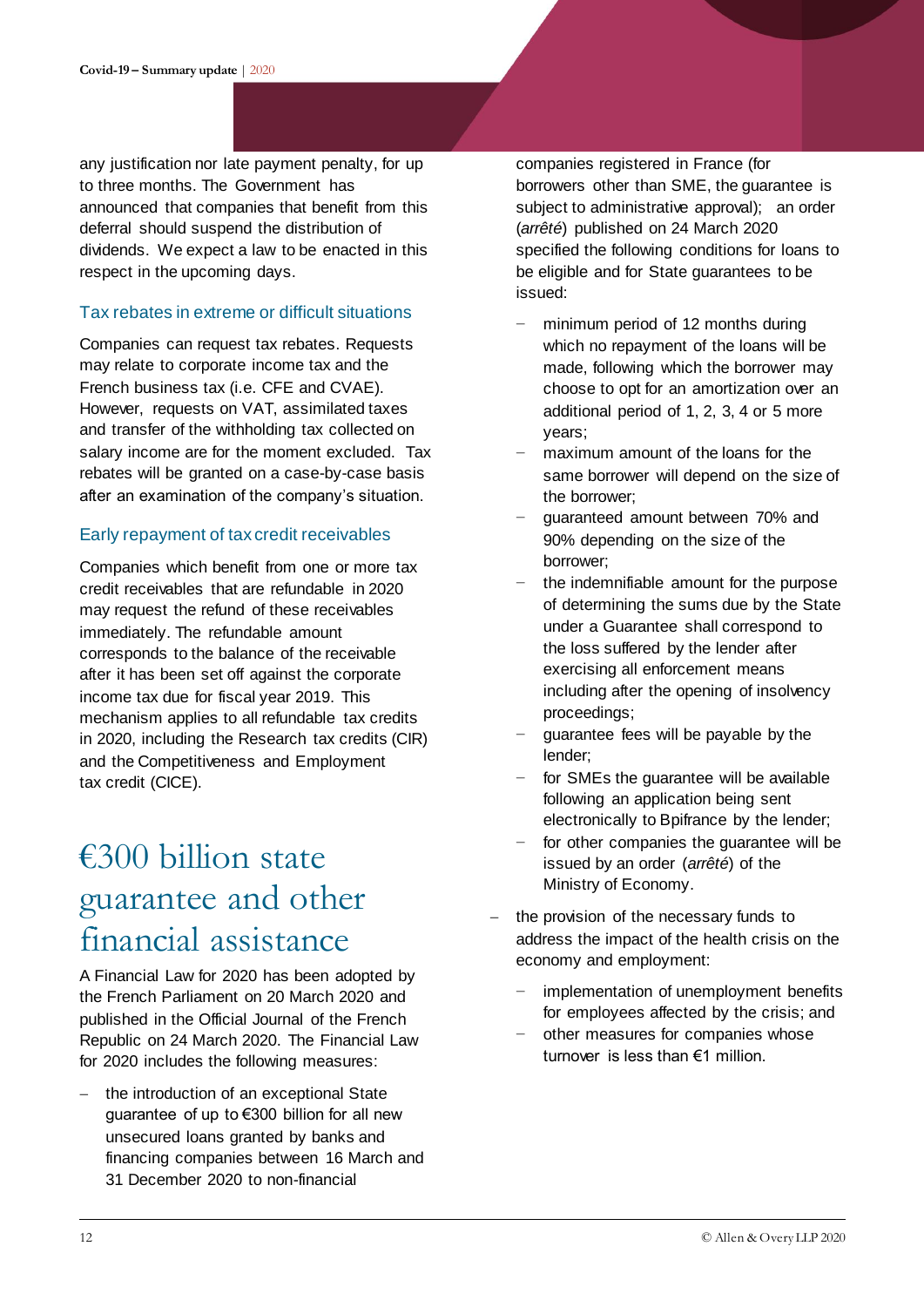### <span id="page-12-0"></span>Financial support measures for companies

The Emergency Law enables legislation to be passed by ordinance within three months as of the publication of the law in areas related to social and economic measures aiming at supporting companies affected by the Covid-19 crisis, including financial measures.

Such measures will notably include:

- direct and indirect aids to companies in great difficulty, in particular by setting up a fund financed by local and regional authorities;
- liquidity support for companies in difficulty;
- possibility for Bpifrance to grant bank guarantees on loans already in place or to grant loans with no collateral required.

Against this background:

- at the Bpifrance level, Bpifrance has announced various measures of credit support to strengthen the financial structure of SMEs and intermediary medium-sized companies experiencing cash-flow difficulties. These comprise unsecured loans ranging from €50.000 to €30M with a maturity of 3 to 5 years for working capital needs, guarantees (up to 90%) for credit facilities with a maturity of 3-7 years, and guarantees (up to 90%) of overdraft facilities which have been confirmed by a bank for periods of 12 to 18 months. Bpifrance have said they will also extend their existing guarantees with respect to investment facilities where an extension of maturity has been accepted by the lenders. Finally, extension of maturity of certain Bpifrance loans will be considered.
- at European level, the European Commission has launched a series of measures enabling Member States to support their national companies (e.g. payment of direct subsidies or tax benefits capped at EUR 500,000 per company, granting of state guarantees financed by bank loans, granting of public and private loans at reduced rates).

### <span id="page-12-1"></span>Corporate meetings, and preparation of annual accounts

In view of the ban on physical meetings, the Emergency Bill allows the French Government to simplify and adjust the conditions and rules under which meetings and collegiate governing bodies of private legal persons and other entities meet and deliberate, as well as the rules relating to general meetings.

Ordinance no. 2020-321 dated 25 March published on 26 March sets out provisional rules. These rules will apply retroactively from 12 March 2020 until 31 July 2020, unless extended to a later date, which shall not fall later than 30 November 2020, subject to administrative measures restricting the ability to hold meetings due to public health reasons applying at the time of the convening notice or at the time of the meeting.

These rules include, in particular, specific exemptions to permit companies to be able to continue to hold their annual general meetings using alternative means (by circulating written resolutions, using videoconference or "*télétransmission*" even if not already included in their articles of association) or even allowing for the possibility of holding meetings (and specifically AGM) without the physical presence of shareholders or their representatives ("Tenue à huis-clos") .

The procedures for holding these AGMs might be specified in a Decree or other regulation.

Moreover, Ordinance no. 2020-318 dated 25 March (also published on 26 March) provides for the possibility of postponing the approval of annual accounts and certain other documents that private legal persons and other entities without legal personality are required to file or publish (2 or 3 months). This extension will not apply if an appointed statutory auditor has issued his report on the accounts before 12 March 2020.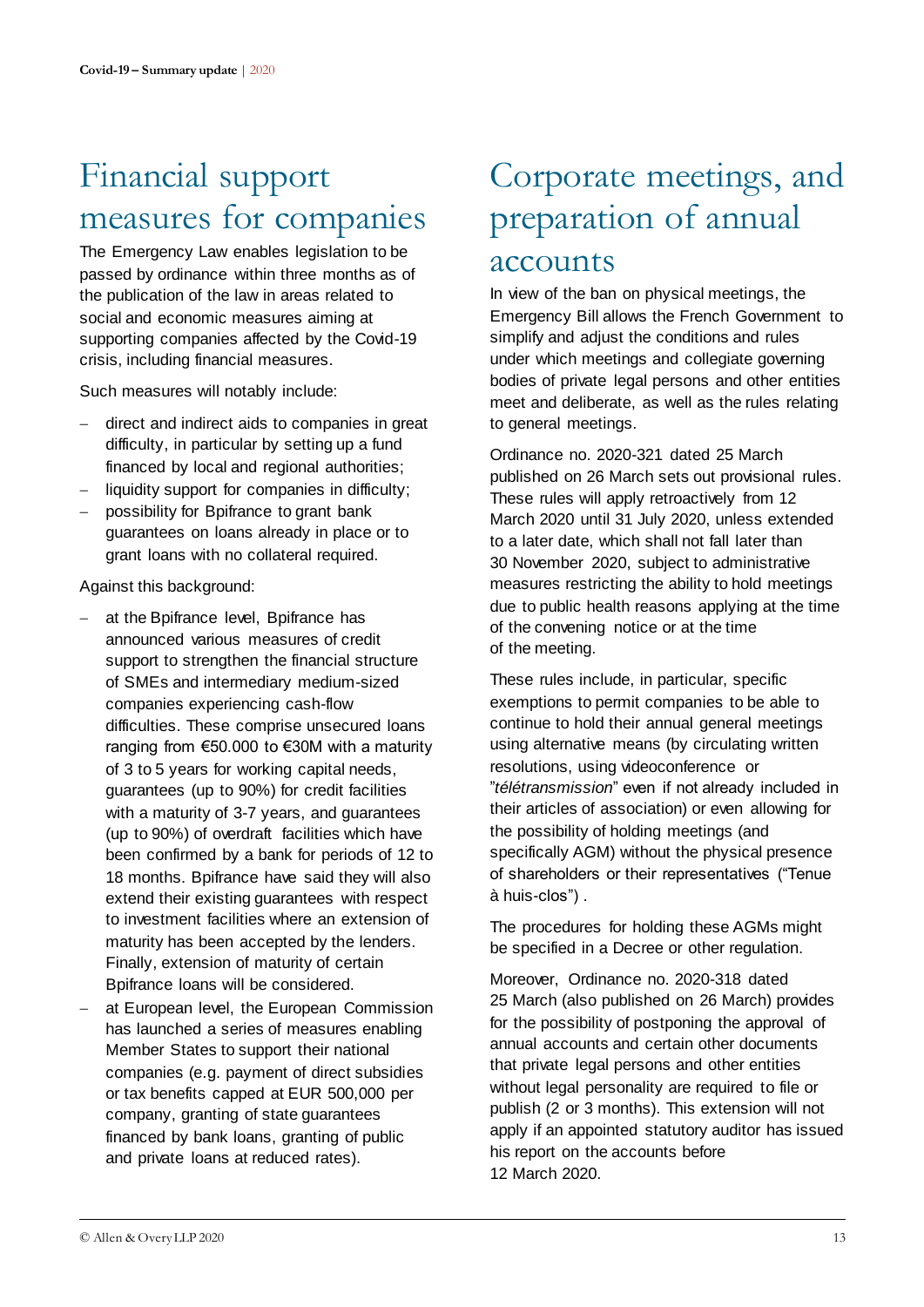### <span id="page-13-0"></span>Contractual protection

### measures

In application of the Emergency Law, the French Government adopted on 25 March 2020 several ordinances in order to take appropriate contractual protection measures in the following areas:

- the obligations of companies (while respecting the reciprocal rights) towards their customers and suppliers, in particular amendments in terms of payment deadlines and penalties as well as the nature of consideration, in particular concerning the contracts implementing the sale of travel arrangements and vacation;
- public contracts and the laws governing contracts entered into with the French State or a public entity, in particular adaptation to the contractual provisions with respect to award, deadlines, performance, termination and penalties (ordinance no. [2020-319\).](https://www.legifrance.gouv.fr/affichTexte.do?cidTexte=JORFTEXT000041755875&fastPos=3&fastReqId=542255628&categorieLien=id&oldAction=rechTexte) The ordinance includes the following measures: time limits for the receipt of applications and offers for the ongoing procedures are extended by a "sufficient period"; amendments may be entered into to extend contracts coming to an end when it is not possible to organise new competitive tenders (no later than a few months); grantors must allow additional time for completion of the contract and cannot impose any sanctions such as penalties if performance is impossible;
- deferral or freeze of rental payments, fluids and energy bills related to business premises, waiver of financial penalties, suspensions, interruptions or reductions in supplies which may be applied in the event of non-payment of these invoices, to the benefit of very small businesses whose activity is affected by the spread of Covid-19.

## <span id="page-13-1"></span>Administrative and judicial measures

In order to deal with the consequences, in particular of an administrative nature, of the Covid-19 crisis, in application of the Emergency Law, the French Government adopted on 25 March 2020 several ordinances, which include the following provisional measures:

- adaptation of the time limits applicable to the filing and processing of declarations and requests submitted to administrative authorities, as well as the time limits and procedures for consulting public administrative authorities or bodies (ordinance no. [2020-306\);](https://www.legifrance.gouv.fr/affichTexte.do;jsessionid=9D0FC8C37E3D105C3293168D41F965ED.tplgfr33s_3?cidTexte=JORFTEXT000041755644&dateTexte=&oldAction=rechJO&categorieLien=id&idJO=JORFCONT000041755510)
- Adaptation of the time limits and functioning before the administrative courts to take into account the Covid-19 crisis (ordinance no. [2020-305\).](https://www.legifrance.gouv.fr/affichTexte.do?cidTexte=JORFTEXT000041755612&fastPos=23&fastReqId=2067993686&categorieLien=id&oldAction=rechTexte) Such measures include the following: communication of documents, pleadings and opinions to the parties by any means; holding hearings in camera or in restricted publicity; holding hearings using audiovisual means of communication or, where this is not possible, by any electronic means of communication; ruling without a hearing on applications for interim measures;
- adaptation, interruption, suspension or postponement of the term of the time limits provided for, on pain of nullity, lapse, foreclosure, prescription, unenforceability, cessation of a measure or forfeiture of a right, termination of an approval or authorisation, cessation of a measure, except for measures involving deprivation of liberty, or any sanction or other effect (ordinance no. [2020-306\).](https://www.legifrance.gouv.fr/affichTexte.do;jsessionid=9D0FC8C37E3D105C3293168D41F965ED.tplgfr33s_3?cidTexte=JORFTEXT000041755644&dateTexte=&oldAction=rechJO&categorieLien=id&idJO=JORFCONT000041755510) These measures may not exceed by more than three months the expiry of administrative police measures taken to slow down the spread of the Covid virus.